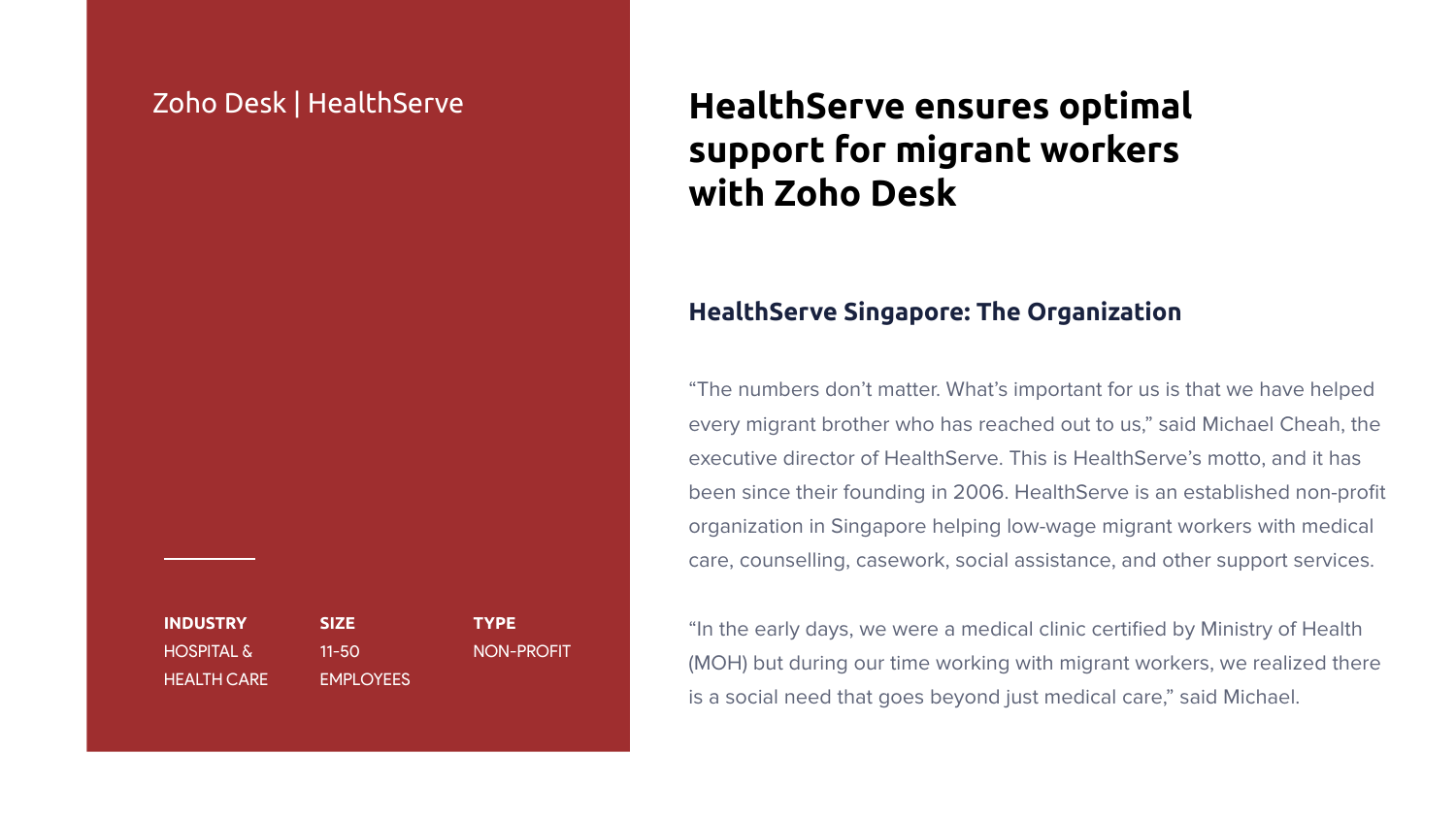In 2018, HealthServe conducted a survey to understand the broader needs on the ground and Michael realized there was a big chunk of unmet needs in mental and healthcare counselling services for migrant workers. He also added that another study done in Singapore found that an increasing number of migrant workers were committing suicide due to salary stress and related issues.

These findings led HealthServe to begin its first mental health program in 2019. With the support of volunteer psychiatrists, befrienders and counsellors as well as the Institute of Mental Health, hospitals and government agencies, they were able to extend their services to meet the need brought about by the crisis.

#### **Next Level of Work**





He recalled that it was this need that caused HealthServe to grow from being just a medical clinic to include a casework center. With this addition, they were able to offer more social assistance by supporting migrant workers during injury cases, legal issues, salary disputes, and financial needs. HealthServe had started expanding their horizons.

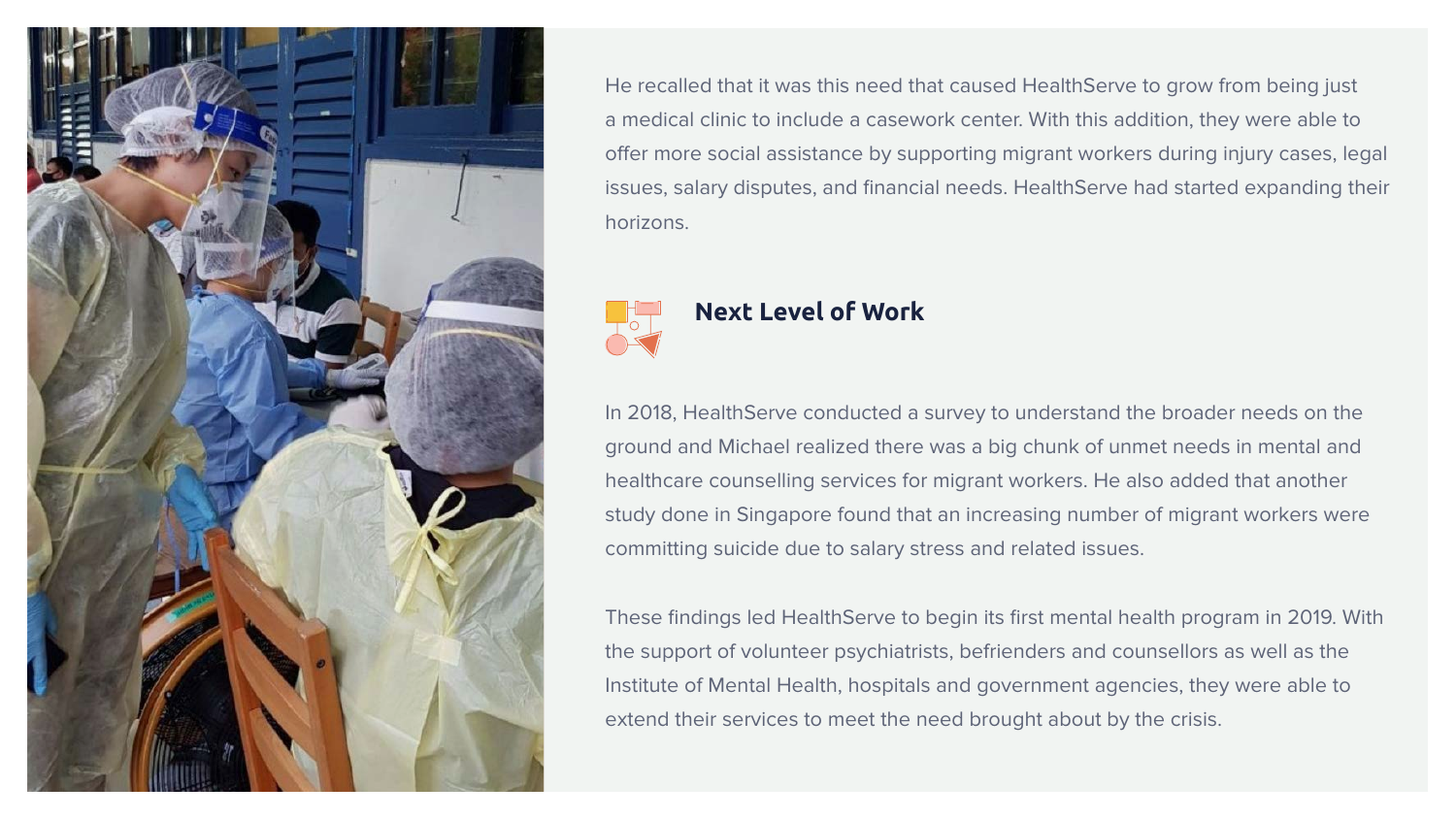With the onset of COVID-19, HealthServe experienced a big spike in the number of incoming calls, with a peak of over 300 a day. "There was a lot of fear and anxiety in the initial days, not knowing what is happening which caused the initial spike and now we are at this stage where people are just trying to figure out when they can go back to work, this is a different kind of anxiety," said Michael. Overwhelmed with the call volume spike, HealthServe needed a system that could ably manage every call coming in. Having already found viable solutions with Zoho previously, they were confident in starting with Zoho Desk as their help desk platform and were up and running within weeks.



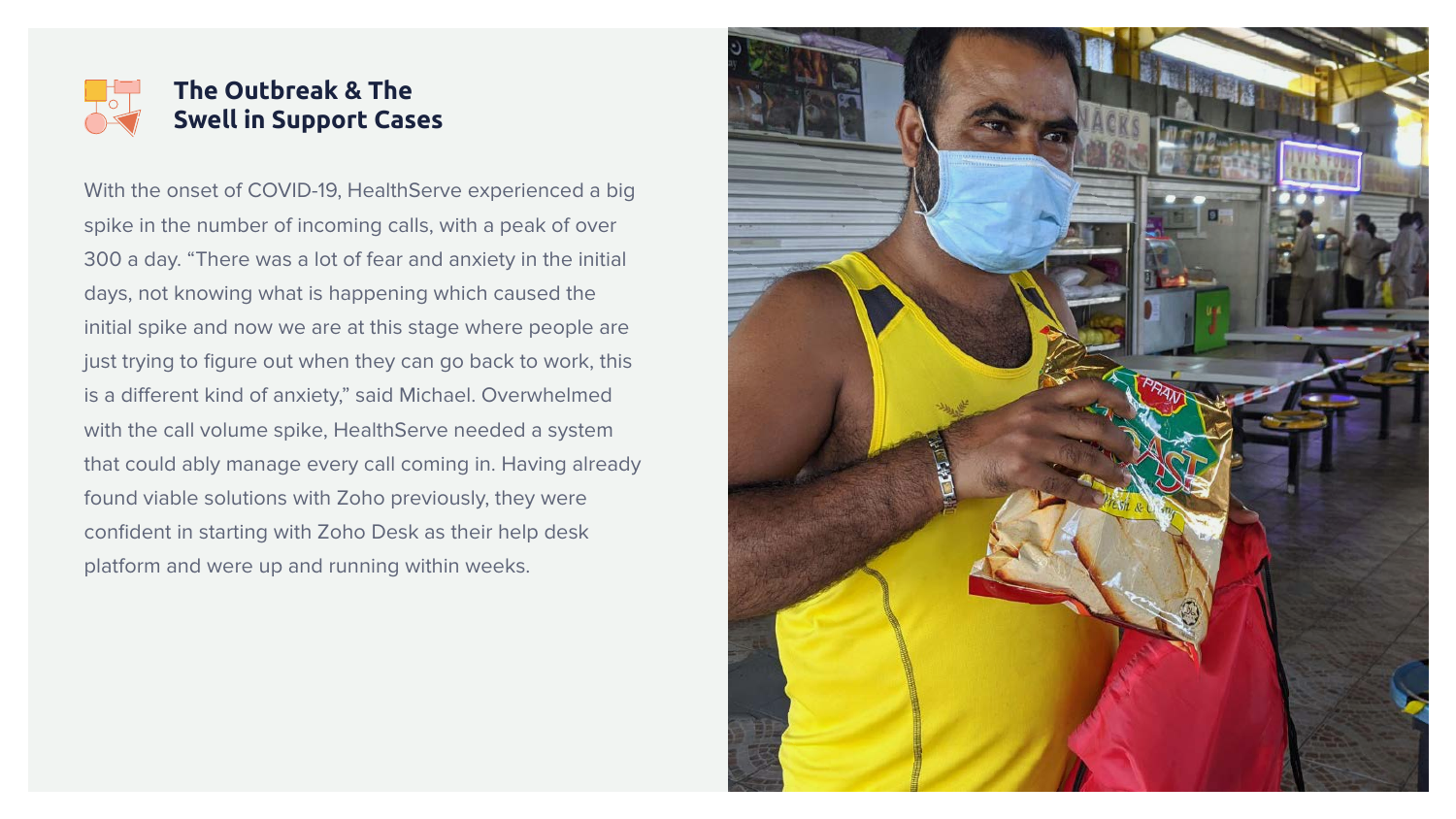"Zoho Desk is something we are using significantly for our counselling team," Michael said, adding how important it is for the team to be able to log every grievance that comes in and ensure that necessary help is provided. With a small team of three active members, a handful of volunteering psychiatrists, psychologists, and over a hundred volunteers called "befrienders" working in a unified platform, the team is now able to address and resolve the issues of over 200,000 migrant workers.

Every call a migrant worker makes to HealthServe is logged as a ticket in Zoho Desk, and assigned to a team member to review and follow up. The counselling team does a diligent job reviewing each ticket that comes in. The ticket completes its cycle when the counselling team has reached out to the migrant worker who raised the ticket and has charted out a plan that suits the worker and addresses their specific need.





## **Using Zoho Desk to Accelerate & Personalize Support**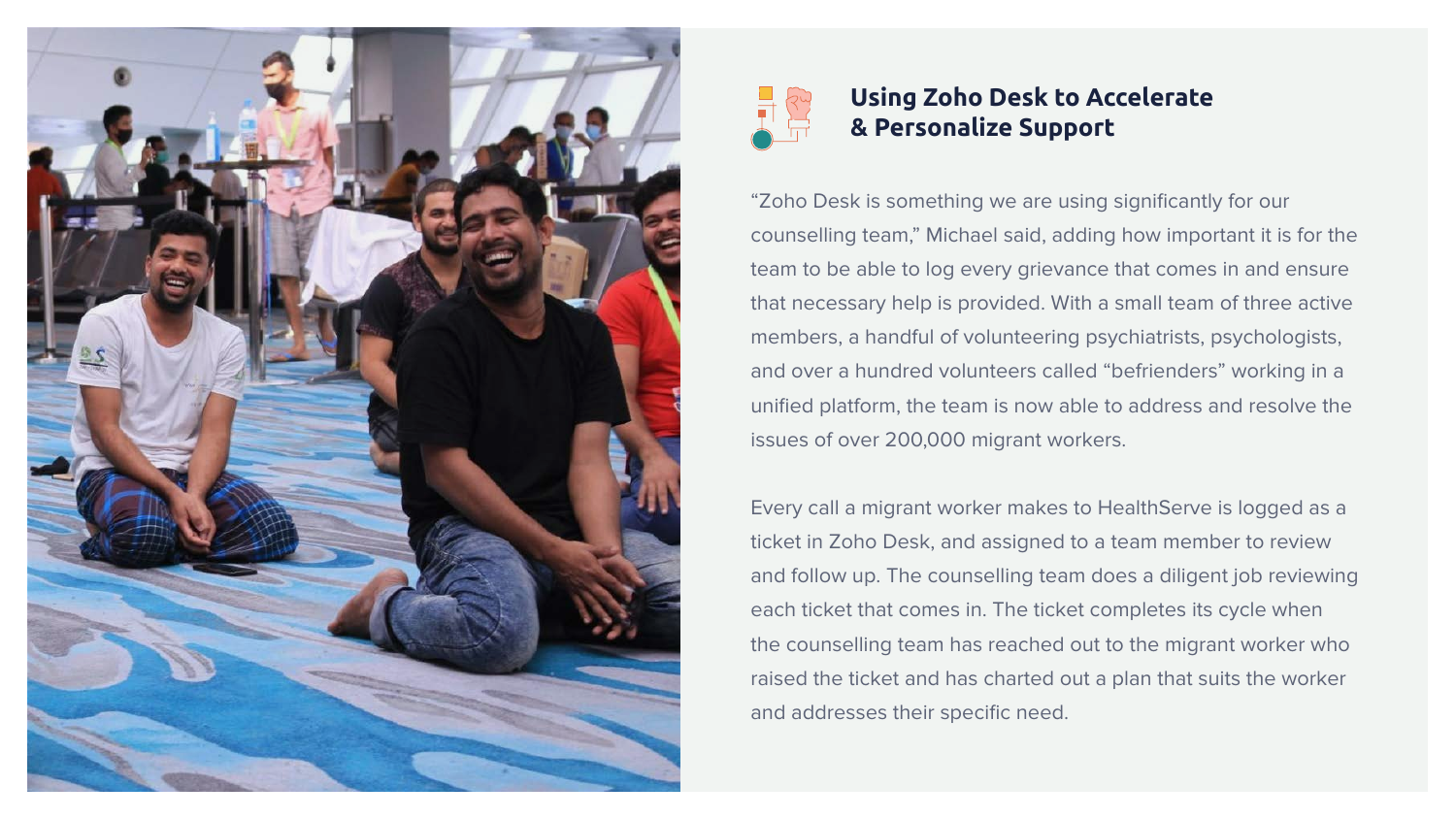Another important function for the team is to help the migrant worker understand what counselling is all about, how long it will go on, and how often they will be expected to speak with the counsellor so they understand what's involved. Once the discussed plan is finalized with the migrant worker, the ticket is passed on to the case management team.

This team handles each of these cases by checking information in Zoho Desk before migrating the data into their case management system, which they developed using Zoho Creator about a year ago. "We were introduced to Zoho Creator by a friend and we found that it was able to meet our requirements quite well," said Michael. The system stores all appointments, schedules, and case notes for each case manager working with a migrant worker.



# **Unifying Communication Across Zoho's Functions**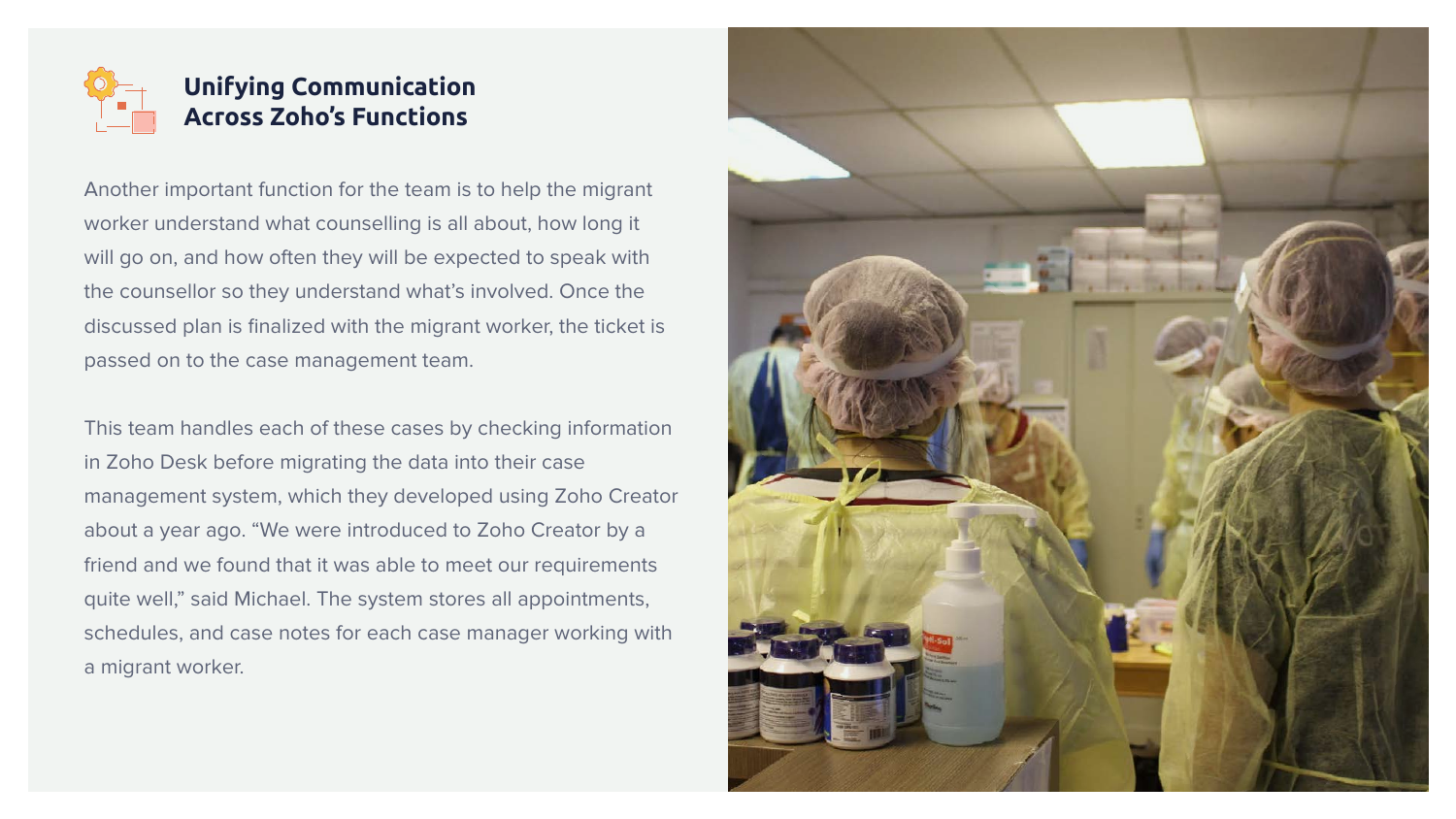Since HealthServe is one of the only non-profit organizations in Singapore providing affordable medical care, the increased number of migrant workers reaching out to them during the COVID-19 pandemic is understandable. Other polyclinics expect migrant workers to pay in foreign currency, which can get as high as a few hundred dollars. HealthServe, with its team of experienced volunteers who have been working with them for over 10 years, was able to treat migrant workers at a minimal charge of \$15 that includes doctor fees and treatment.

"We are growing in terms of the area of service and the number of people we can help. We are also zooming into another group of



## **The Impact on Migrants & New Opportunities**



Closing a ticket at this stage often takes time and is not immediate. However, Michael said, "It's not something that worries me because for HealthServe, closing a ticket at this stage is not as important as knowing that every migrant worker who appealed for help has been contacted and helped."